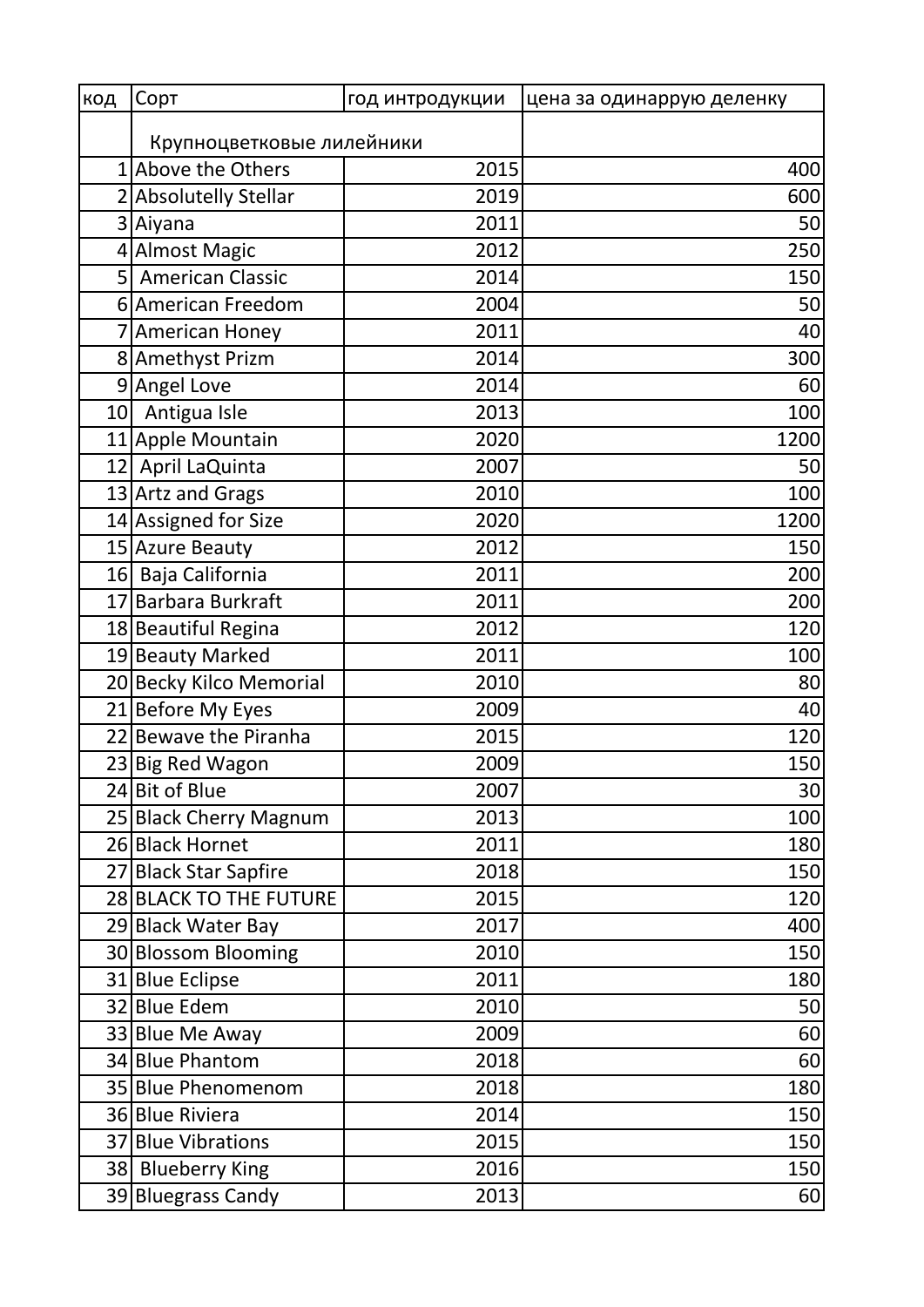|    | 40 Bold Approval          | 2020 | 1100 |
|----|---------------------------|------|------|
|    | 41 Bonnie Holey           | 2006 | 60   |
|    | 42 Born in California     | 2016 | 400  |
|    | 43 Born to be Wild        | 2013 | 220  |
|    | 44 Born to Run            | 2007 | 60   |
|    | 45 Bravo Kemo Sabe        | 2011 | 60   |
|    | 46 Briday Greeson         | 2003 | 70   |
|    | 47 Bright in the Night    | 2012 | 80   |
|    | 48 Bubblegum Delicious    | 2010 | 90   |
|    | 49 Burst of Interest      | 2021 | 1700 |
|    | 50 California Connection  | 2014 | 300  |
|    | 51 Calle Arena Sunset     | 2013 | 90   |
|    | 52 Callipso Berry         | 2008 | 70   |
|    | 53 Candy Cane Lane        | 2018 | 280  |
|    | 54 Carribean Sunrise      | 2010 | 100  |
|    | 55 Carved Initials        | 2006 | 80   |
|    | 56 Celestiaal Butterfly   | 2016 | 150  |
|    | 57 Celestial Dreams       | 2014 | 150  |
|    | 58 Champagne and Diamor   | 2008 | 50   |
|    | 59 Chang Dinasty          | 2008 | 40   |
|    | 60 Charles in Change      | 2015 | 300  |
|    | 61 Cherry ice Cream Smile | 2012 | 300  |
|    | 62 Chief Bitesalot        | 2016 | 700  |
|    | 63 Citrus Ferriswhel      | 2016 | 280  |
|    | 64 Cobalt Candy           | 2018 | 150  |
|    | 65 Cobalt Rings           | 2013 | 250  |
|    | 66 Complicated Blues      | 2014 | 90   |
|    | 67 Cool Crystals          | 2020 | 900  |
|    | 68 Cosmic Adventure       | 2014 | 40   |
|    | 69 Cosmic Blush           | 2008 | 120  |
|    | 70 Cosmic Odyssey         | 2008 | 40   |
| 71 | <b>Court Your Assets</b>  | 2012 | 100  |
|    | 72 Crimson Dragon         | 2017 | 250  |
|    | 73 Crimson Reflection     | 2013 | 80   |
|    | 74 Cristina Andrade       | 2015 | 600  |
|    | 75 CRYSTAL SMITH          | 2011 | 120  |
|    | 76 Curvacious Flare       | 2017 | 250  |
|    | 77 Cutting Loose          | 2012 | 200  |
|    | 78 Dan's Garden Party     | 2014 | 200  |
|    | 79 Dan's Simply Superb    | 2018 | 220  |
|    | 80 Dancing in Water       | 2017 | 150  |
|    | 81 Dan Mark Mitchell      | 2009 | 40   |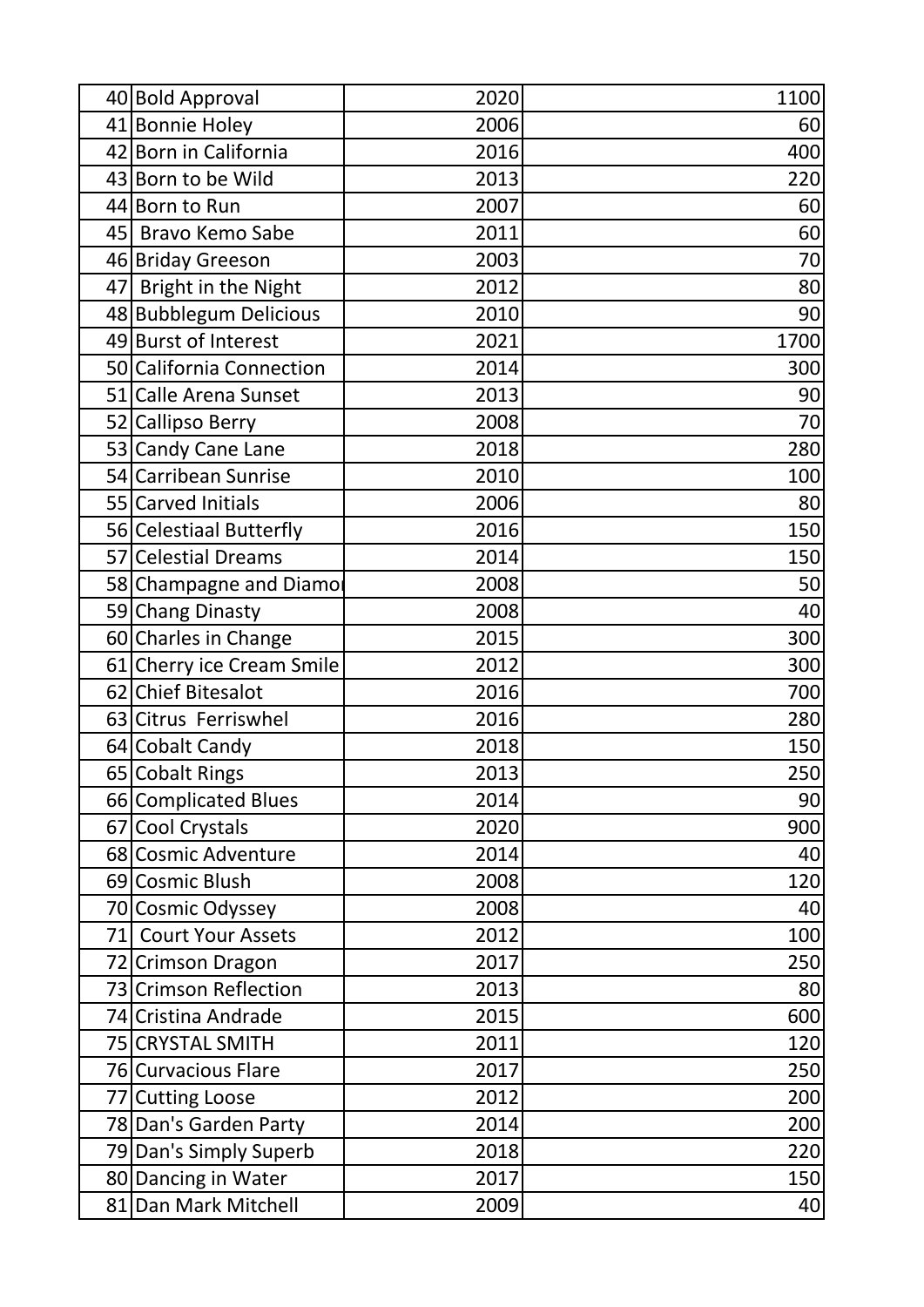|     | 82 Dark Alliance         | 2020 | 1000 |
|-----|--------------------------|------|------|
|     | 84 Debra Jorgensen       | 2013 | 80   |
|     | 85 Debra Scott           | 2016 | 350  |
|     | 86 Deep Desighn          | 2017 | 90   |
|     | 87 Deep Transe           | 2018 | 400  |
|     | 88 Derek's Triumph       | 2018 | 200  |
|     | 89 Desiderata            | 2005 | 40   |
|     | 90 Devil's Woman         | 2013 | 100  |
|     | 91 Diamond for Divas     | 2008 | 100  |
|     | 92 Diane Goodal          | 2013 | 40   |
|     | 93 Doctor Magee          | 2017 | 350  |
|     | 94 Donna Collins         | 2017 | 400  |
|     | 95 Dragon Fang           | 2006 | 100  |
|     | 96 Dramatic Approach     | 2010 | 120  |
|     | 97 Dr. Jerold Corbet     | 2008 | 50   |
|     | 98 Dream Fulfilded       | 2015 | 50   |
|     | 99 Dreaming Out Lout     | 2011 | 90   |
|     | 100 Ducke Elington       | 2010 | 50   |
|     | 101 Edge of Hypnosis     | 2013 | 400  |
|     | 102 Edyth Sliger         | 2000 | 40   |
|     | 103 Electric Ballet      | 2021 | 1900 |
|     | 104 Elegante             | 2015 | 120  |
|     | 105 Emerald Bay          | 2009 | 60   |
|     | 106 Emergency Flashier   | 2013 | 60   |
|     | 107 Endless Beauty       | 2017 | 650  |
|     | 108 Esoteric             | 2019 | 8000 |
|     | 109 Exotic Pattern       | 2008 | 50   |
|     | 110 Exotic Ruby          | 2020 | 1200 |
|     | 111 Eye Chivawa          | 2013 | 200  |
|     | 112 Eyefinity            | 2021 | 2000 |
|     | 113 Eyes of an Angel     | 2015 | 40   |
|     | $114$ Fame               | 2006 | 90   |
|     | 115 Fancy Grillwork      | 2013 | 40   |
| 116 | <b>Fantastic Fringe</b>  | 2008 | 80   |
|     | 117 Fantasy Buquet       | 2012 | 40   |
|     | 118 Fashinating Colours  | 2019 | 850  |
|     | 119 Fashion Police       | 2006 | 120  |
|     | 120 Fashion Statement    | 2010 | 150  |
|     | 121 Feeling Thorny       | 2012 | 100  |
|     | 122 Filled with Boldnest | 2014 | 200  |
|     | 123 Finding Glory        | 2019 | 800  |
|     | 124 Fine French PorcelAn | 2008 | 90   |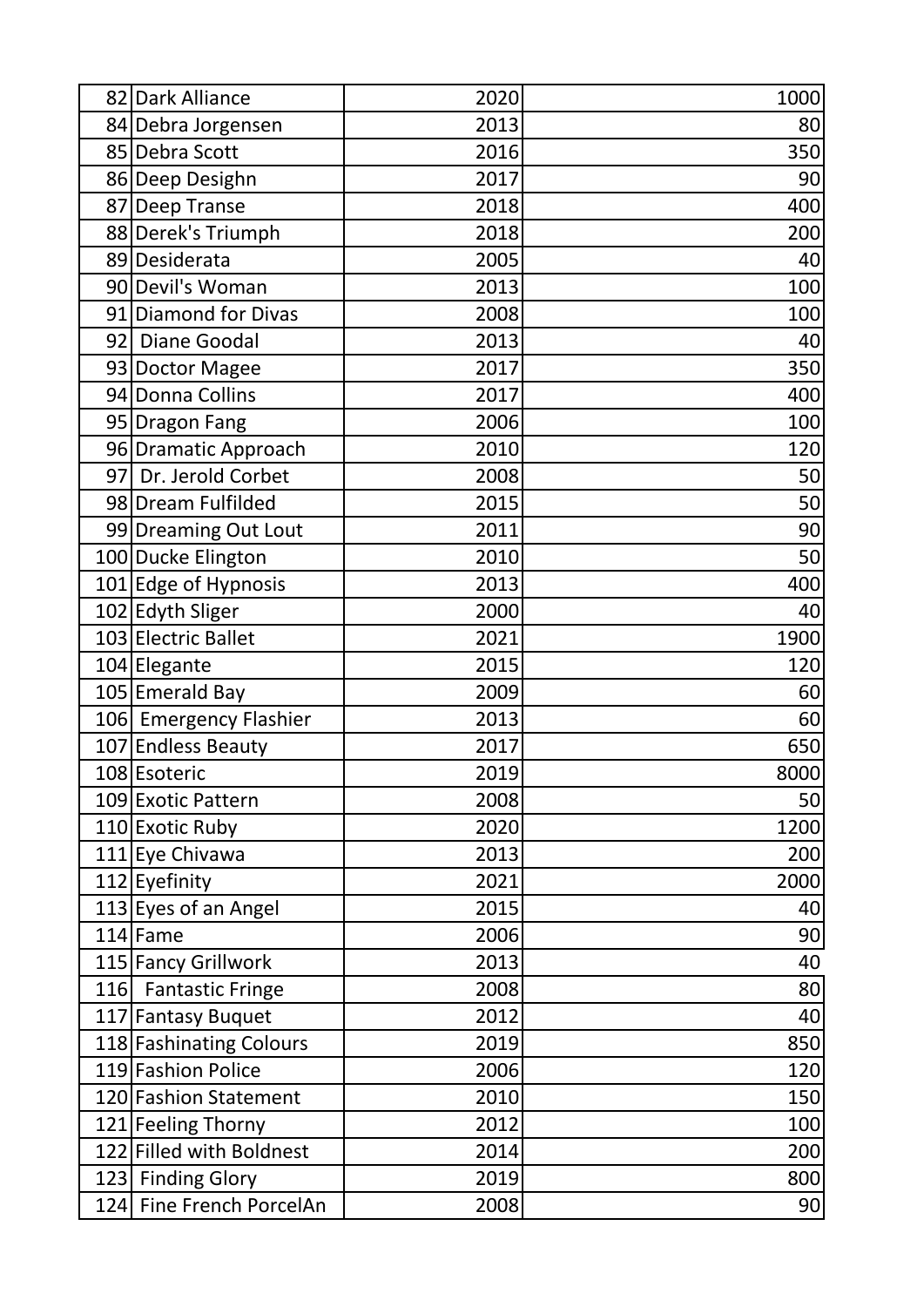| 125 First Encounter        | 2018 | 300  |
|----------------------------|------|------|
| 126 Five Inch Heels        | 2009 | 50   |
| 127 Flamingo Sunrise       | 2011 | 70   |
| 128 Flash Gordon           | 2010 | 60   |
| 129 Flat our Fabulous      | 2014 | 250  |
| 130 Floating Lotus         | 2019 | 500  |
| 131 Force to be Recomed It | 2008 | 70   |
| 132 Frank's Adorable Candy | 2008 | 80   |
| 133 Frank's Katnapin       | 2009 | 100  |
| 134 Freaky Pattern         | 2018 | 100  |
| 135 Freedom Highway        | 2010 | 40   |
| 136 Frilly Frazzled        | 2016 | 600  |
| 137 Fridged Coral Reef     | 2013 | 50   |
| 138 Game Face              | 2013 | 180  |
| 139 Garry's Favorite       | 2018 | 400  |
| 140 Gaudy to the Max       | 2016 | 250  |
| 141 Geneva Sublime         | 2017 | 300  |
| 142 Geneva Summer Wind     | 2014 | 60   |
| 143 Get Jiggy              | 2009 | 50   |
| 144 Gigantor               | 2018 | 800  |
| 145 Gilded Butterfly       | 2008 | 50   |
| 146 Gilded Scarlet         | 2006 | 40   |
| 147 Girls Just to Have Fun | 2008 | 40   |
| 148 Glorius Desire         | 2018 | 250  |
| 149 Going Big Time         | 2014 | 400  |
| 150 Golden Spike           | 2013 | 40   |
| 151 Got Attitude           | 2013 | 10   |
| 152 Grape Sensation        | 2015 | 400  |
| 153 Greater Good           | 2015 | 300  |
| 154 Greek Art              | 2018 | 700  |
| 155 Green Scream           | 2017 | 500  |
| 157 Greenzilla             | 2019 | 800  |
| 158 Gretchen Baxer         | 2010 | 250  |
| 159 Halloween Effect       | 2015 | 300  |
| 160 Happy Go Ruffled       | 2020 | 1200 |
| 161 Heartfeld Thanks       | 2017 | 400  |
| 162 Heavens Gatekeeper     | 2008 | 40   |
| 163 Hold You Over          | 2018 | 450  |
| 164 Hooked                 | 2012 | 120  |
| 165   See Spot             | 2016 | 200  |
| 166 I'm So Blue            | 2012 | 150  |
| 167 IcoNOclast             | 2019 | 800  |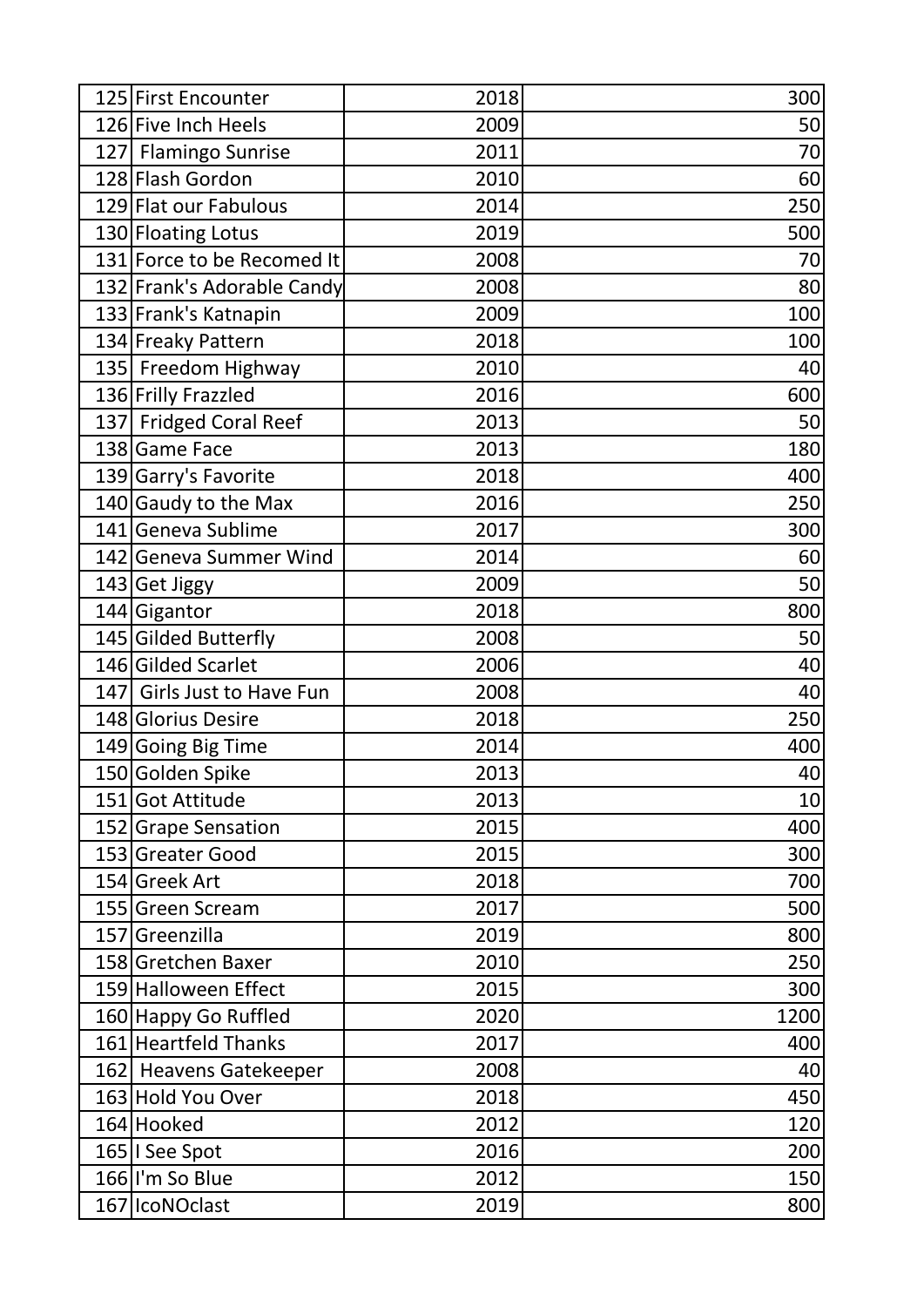|           | 168 Inner Compass          | 2018 | 300  |
|-----------|----------------------------|------|------|
|           | 169 It's a Dream           | 2011 | 60   |
|           | 170 It's a Keeper          | 2018 | 400  |
|           | 171 Jacob Henry            | 2017 | 400  |
| $172$ Jag |                            | 2017 | 200  |
|           | 173 JAMAICA Rainbow        | 2008 | 100  |
|           | 174 Jasmine Rossi          | 2009 | 70   |
|           | 175 Gentle Joy             | 2021 | 1800 |
|           | 176 Jeweled for Royalty    | 2021 | 1800 |
|           | 177 Journey of Magic #     | 2012 | 50   |
|           | 178 Joy of My Heart        | 2017 | 550  |
|           | 179 Jump UP and Kiss Me    | 2011 | 60   |
|           | 180 Jungle Island          | 2011 | 90   |
|           | 181 Just a Tease           | 2002 | 40   |
|           | 182 Just Fabulous          | 2008 | 120  |
|           | 183 Just Mesmerising       | 2018 | 450  |
|           | 184 Kaleidoscope Dreamcicl | 2013 | 90   |
|           | 185 Karen Stephens         | 2008 | 80   |
|           | 186 Karma Queen            | 2016 | 180  |
|           | 187 Keep on Looking        | 2010 | 120  |
|           | 188 Kindling the Flame     | 2011 | 60   |
|           | 189 Kindred Jewel          | 2017 | 600  |
|           | 190 Kiss of Paradise       | 2013 | 150  |
|           | 191 Lacy Dusk              | 1994 | 90   |
|           | 192 Lady Alvatine          | 2010 | 120  |
|           | 193 Ladybug Sweet          | 2010 | 200  |
|           | 194 Lake Tahoe Autumn      | 2011 | 90   |
|           | 195 Larget than Life       | 2000 | 40   |
|           | 196 Latin Serenade         | 2011 | 50   |
|           | 197 L. Oriental Silk       | 2006 | 40   |
|           | 198 Lexicon                | 2019 | 700  |
|           | 199 Lexy Hendrix           | 2018 | 500  |
|           | 200 Like Wildfire          | 2014 | 180  |
|           | 201 Limitless              | 2021 | 1900 |
|           | 202 Limitles Wonder        | 2015 | 120  |
|           | 203 Living Large           | 2010 | 40   |
|           | 204 Luck be A Lady         | 2009 | 300  |
|           | 205 Madagascar Marty       | 2012 | 50   |
|           | 206 Majesty Desighn        | 2015 | 400  |
|           | 207 Malibu Morning         | 2017 | 250  |
|           | 208 Malibu Twilligt        | 2015 | 250  |
|           | 209 Maryzell               | 2006 | 200  |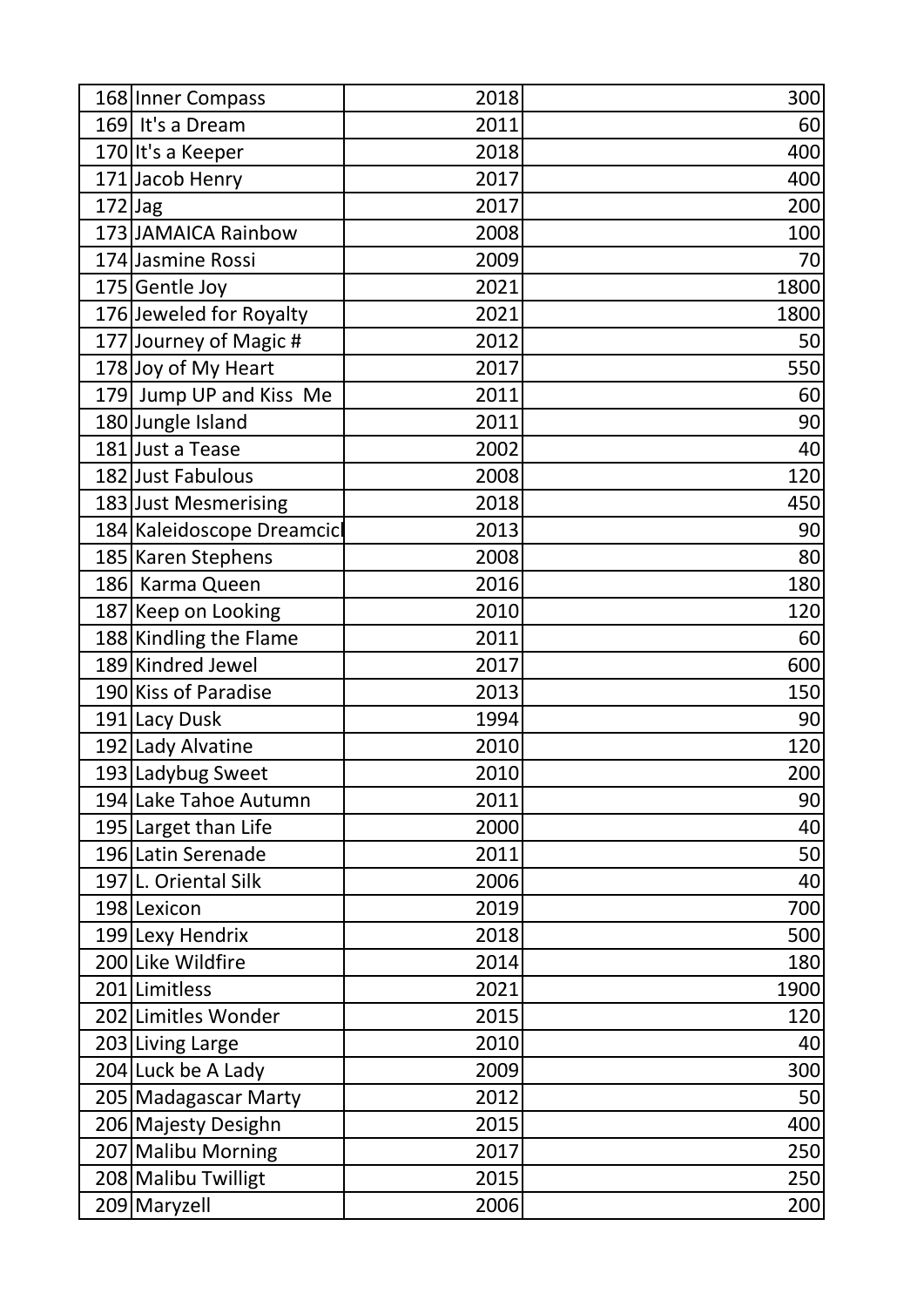|     | 210 Marylin Monroe            | 2014 | 120  |
|-----|-------------------------------|------|------|
|     | 211 Master & Bold Ruler       | 2017 | 1000 |
|     | 212 Max Factor                | 2015 | 120  |
|     | 213 Mc Jagger                 | 2020 | 1200 |
|     | 214 Me So Happy               | 2012 | 200  |
|     | 215 Melisa Begnaund           | 2009 | 80   |
|     | 216 Memphis                   | 2008 | 200  |
|     | 217 Mexican Fiesta            | 2014 | 100  |
|     | 218 Midnight At Tiffany       | 2014 | 100  |
|     | 219 Midnight in Paris         | 2013 | 150  |
|     | 220 Miss Marie                | 2013 | 80   |
|     | 221 More than Love            | 2016 | 300  |
|     | 223 Mulberry Freeze           | 2009 | 90   |
|     | 224 My Friend Phill           | 2015 | 180  |
|     | 225 Mystical Illusion         | 2001 | 40   |
|     | 226 Mystic Butterfly          | 2012 | 70   |
|     | 227 Mythic Voyage             | 2009 | 40   |
| 228 | <b>Mythical Art</b>           | 2016 | 300  |
|     | 229 Nancy Quilt               | 2007 | 90   |
|     | 230 Natural Wonder            | 2015 | 120  |
|     | 231 Neon Dazzle               | 2019 | 600  |
|     | 232 Neptunes Daughter         | 2016 | 350  |
|     | 233 New Age Edge              | 2013 | 60   |
|     | 234 New Day Sunshine          | 2014 | 70   |
|     | 235 Nicoles Americen Beaut    | 2009 | 60   |
|     | 236 Now That's Cheesy         | 2021 | 2000 |
|     | 237 Oh Thank Heaven           | 2017 | 500  |
|     | 238 Open Season               | 2013 | 300  |
|     | 239 Orang Cherry Jubilee      | 2010 | 80   |
|     | 240 Orange Dynamite           | 2008 | 80   |
|     | 241 Orhid Linen               | 2013 | 250  |
|     | 242 Original Flavor           | 2011 | 200  |
|     | 243 Oscars Choise             | 2013 | 150  |
|     | 244 Our Miss Rubie            | 2008 | 150  |
|     | 245 Outstanding Smile         | 2016 | 300  |
|     | 246 Over Heated               | 2011 | 120  |
|     | 247 Pasifica                  | 2011 | 80   |
|     | 248 Paterned for Success      | 2019 | 500  |
|     | 249 Paul's Eye                | 2009 | 40   |
|     | 250 Perfect Illusion          | 2018 | 250  |
|     | 251 Persian Art               | 2009 | 40   |
|     | 252 Pete's Electric Blue Beat | 2015 | 300  |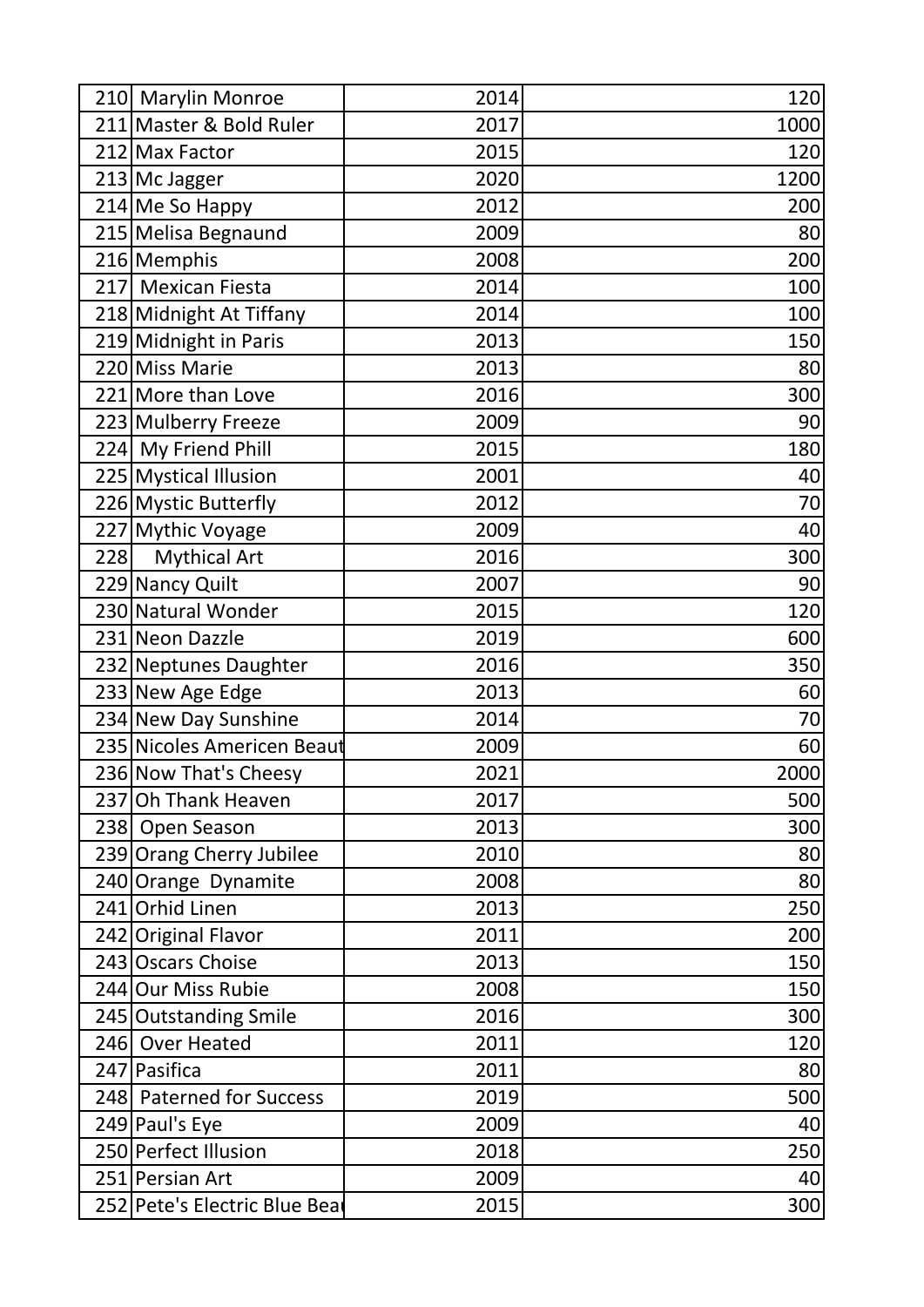|     | 253 Pete's Passion         | 2012 | 300  |
|-----|----------------------------|------|------|
|     | 254 Pink Extraordinaire    | 2017 | 350  |
|     | 255 Pinc Couture           | 2010 | 300  |
|     | 256 Pink Shabang           | 2021 | 2000 |
|     | 257 Pincasaurus            | 2020 | 1800 |
|     | 258 Pirate's Smile         | 2014 | 80   |
|     | 259 Platter Push           | 2018 | 180  |
|     | 260 Pleated Reflection     | 2010 | 60   |
|     | 261 Pod King               | 2016 | 500  |
|     | 262 Polar Dusk             | 2011 | 400  |
|     | 263 Porcelan Peach         | 2009 | 60   |
|     | 264 Pretty Persuasive      | 2019 | 500  |
|     | 265 Prickly Plums          | 2020 | 700  |
|     | 266 Princess Peyton        | 2015 | 400  |
|     | 267 Prissy Girl            | 2007 | 60   |
|     | 268 Professor Eyes-n-biter | 2015 | 200  |
|     | 269 Protégé                | 2019 | 400  |
|     | 270 Puerto Valarta         | 2016 | 250  |
|     | 271 Pumpkin Gone Wild      | 2009 | 40   |
|     | 272 Purple Ninja           | 2018 | 600  |
|     | 273 Queen of Green         | 2015 | 400  |
|     | 274 Queens English         | 2017 | 180  |
|     | 275 Queen Tapestry         | 2015 | 60   |
|     | 276 Queens Circle          | 2006 | 80   |
|     | 277 Quoting Hemmingway     | 2016 | 750  |
|     | 278 Radioactive            | 2018 | 500  |
|     | 279 Rainbow Blues          | 2017 | 350  |
|     | 280 Randall Lanier Barron  | 2015 | 300  |
|     | 281 Raspberry Gosebump     | 2004 | 40   |
|     | 282 Raspberry Mint Sorbet  | 2020 | 1500 |
|     | 283 Red Roks               | 2015 | 500  |
|     | 284 Remembering Grace      | 2015 | 80   |
| 285 | <b>Returm to Camelot</b>   | 2017 | 200  |
|     | 286 Rhonda Flemming        | 2010 | 120  |
|     | 287 Rich and Handsome      | 2016 | 300  |
| 288 | Riveting                   | 2019 | 600  |
| 289 | Road to Heaven             | 2012 | 90   |
|     | 290 Robin Lee              | 2010 | 150  |
| 291 | <b>Rock Candy</b>          | 2007 | 50   |
|     | 292 Rose Knockout          | 2010 | 100  |
|     | 293 Rose Palace            | 2017 | 600  |
|     | 294 Rossen's Front Row     | 2019 | 700  |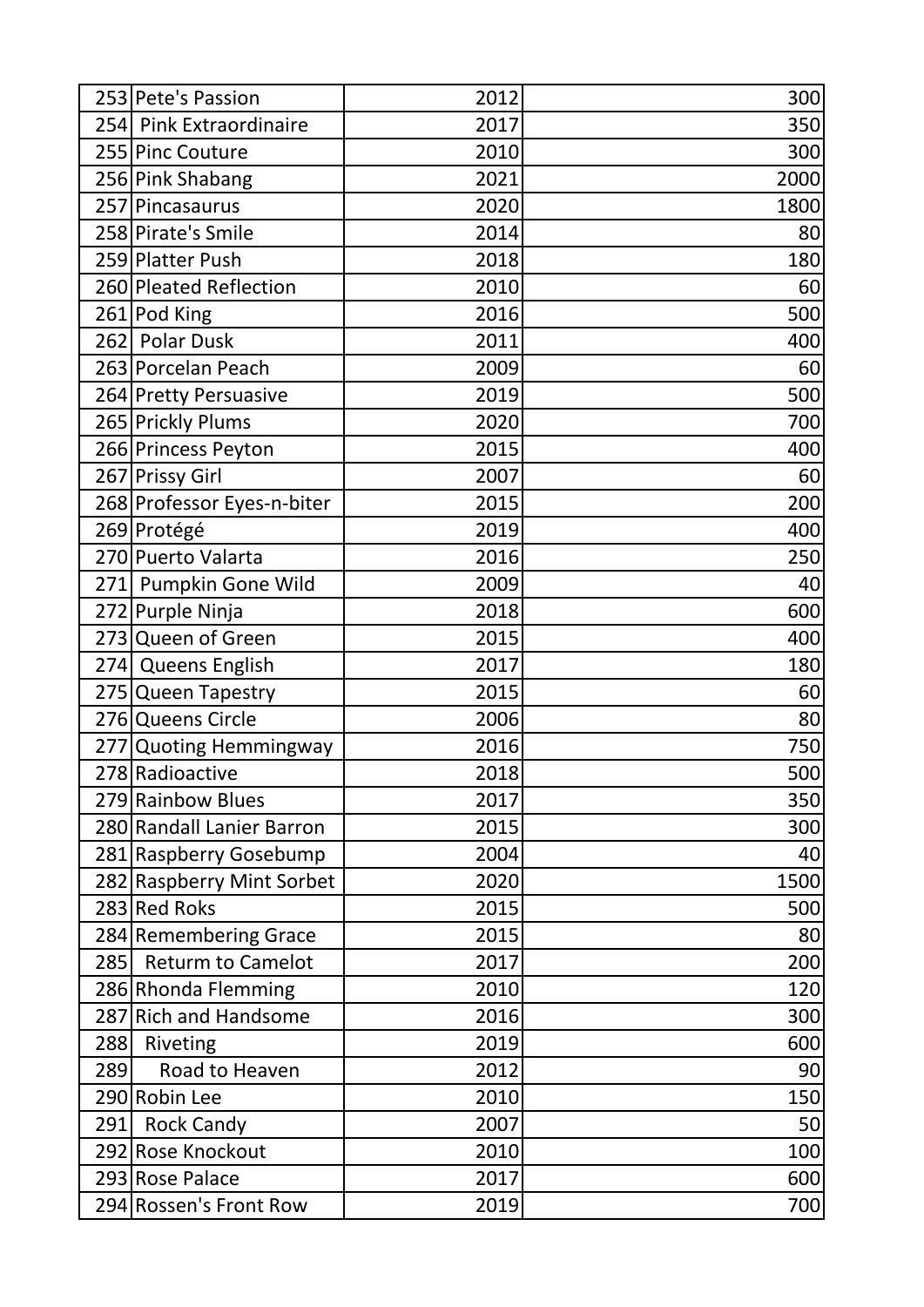|     | 295 Rossen's Violet in Violet | 2018 | 600  |
|-----|-------------------------------|------|------|
|     | 296 Rosen's Red Lips          | 2016 | 300  |
|     | 297 Rossy Breasted Snaggle    | 2018 | 250  |
|     | 298 Royal Awakening           | 2015 | 80   |
|     | 299 Royal Kipher              | 2011 | 60   |
|     | 300 Royal Rhumba              | 2016 | 400  |
|     | 301 Ruby Storm                | 2008 | 60   |
|     | 302 Sailing                   | 2016 | 60   |
| 303 | Santa Cruz                    | 2015 | 150  |
|     | 304 Sara Martin               | 2010 | 200  |
|     | 305 Sassy Sapphire            | 2019 | 500  |
|     | 306 Scarface                  | 2009 | 60   |
|     | 307 Scarlet Angel             | 2010 | 200  |
|     | 308 Sea Change                | 2018 | 900  |
|     | 309 Seminole Stichery         | 2017 | 250  |
|     | 310 Sensational Heart         | 2017 | 200  |
|     | 311 Sense of Wonder           | 2007 | 50   |
|     | 312 Seven of Nine             | 2020 | 1800 |
|     | 313 Sexy Sara                 | 2011 | 200  |
|     | 314 Sexy Savannah             | 2012 | 200  |
|     | 315 Sexy Stella               | 2014 | 300  |
|     | 316 Shake it Up               | 2015 | 300  |
|     | 317 Shamrock Delight          | 2008 | 70   |
|     | 318 Sharyn Liane              | 2016 | 450  |
|     | 319 Sheyla Beyla              | 2011 | 100  |
|     | 320 Shock and Awe             | 2020 | 1500 |
|     | 321 Short Skirt               | 2009 | 40   |
|     | 322 Shorus of Angel           | 2012 | 90   |
|     | 323 Silken Ladder             | 2019 | 400  |
|     | 324 SILVER LIGHTNING          | 2015 | 250  |
|     | 325 Silvia Mae                | 2021 | 1800 |
|     | 326 Simply Leaves My Breath   | 2012 | 150  |
|     | 327 Sister of Praise          | 2004 | 80   |
|     | 328 Smile-n-Dales             | 2015 | 250  |
|     | 330 Snarky                    | 2016 | 500  |
|     | 331 Snow Prince               | 2014 | 300  |
|     | 332 Sc Butter Finger          | 2016 | 180  |
|     | 333 Sc Casino Red             | 2010 | 120  |
|     | 334 Sc. Cranberry Kidd        | 2001 | 50   |
|     | 335 Sc Devil's Eye            | 2006 | 60   |
|     | 336 Sc Eye Declare            | 2003 | 40   |
|     | 337 Sc Fransis Busby          | 2010 | 180  |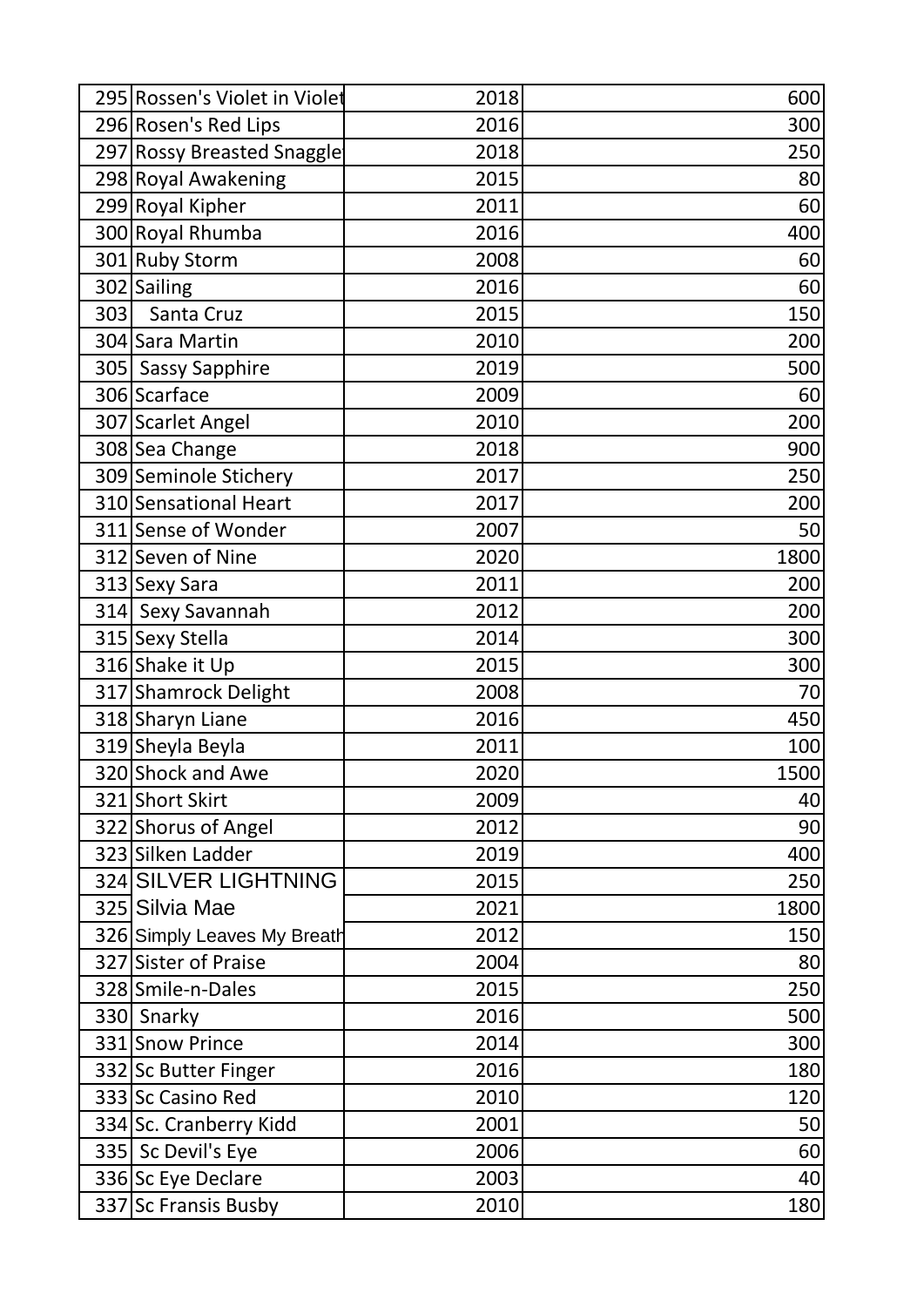| 338 Sc Irish illumination  | 2008 | 60  |
|----------------------------|------|-----|
| 339 Sc Jusr Reward         | 2009 | 180 |
| 340 Sc Lunatic Fringe      | 2006 | 120 |
| 341 Sc Modern Symmetry     | 2008 | 120 |
| 342 Sc Moonlith Orhid      | 2016 | 300 |
| 343 Sc night Vision        | 2010 | 180 |
| 344 Sc. Pattern Plus       | 2007 | 70  |
| 345 Sc Red Dazzler         | 2016 | 200 |
| 346 Sc Saltwater Toffy #   | 2015 | 200 |
| 347 Sc Thorny Devil        | 2009 | 100 |
| 348 Sc White Christmas     | 2015 | 150 |
| 349 Sc White Frosting      | 2014 | 150 |
| 350 Spanish Fiesta         | 2008 | 100 |
| 351 Speel Catcher          | 2013 | 50  |
| 352 Spiritual Gift         | 2013 | 60  |
| 353 Spooktastic            | 2017 | 300 |
| 354 Stayling Alive         | 2011 | 90  |
| 355 Stellar Stitcherry     | 2014 | 100 |
| 356 Stensiled in Fresco    | 2013 | 50  |
| 357 Step Right Up          | 2015 | 150 |
| 358 Steve Martin           | 2008 | 50  |
| 359 Strawberries and Chocd | 2007 | 60  |
| 360 Strobeling Seduction   | 2010 | 50  |
| 361 Sugar Lips             | 2017 | 400 |
| 362 Summer Beach           | 2006 | 50  |
| 363 Summer Salsa           | 2010 | 60  |
| 364 Sun Giant #            | 2010 | 90  |
| 365 Sun Salutations        | 2017 | 500 |
| 366 Supreme Team           | 2015 | 180 |
| 367 Sweet Apricot Honey    | 2010 | 70  |
| 368 Sweet Summer Secret    | 2010 | 180 |
| 369 Talladega              | 2009 | 60  |
| 370 Tart With a Heart      | 2018 | 300 |
| 371 Tavares Blue Moon      | 2013 | 100 |
| 372 Tav. Blue Tooth        | 2019 | 600 |
| 373 Tav. Cherry Supreme    | 2019 | 500 |
| 374 Tavares Dark Amethyst  | 2018 | 250 |
| 375 Tav. Dress to Kill     | 2019 | 500 |
| 376 Tavares Multicolor     | 2018 | 150 |
| 377 Tavares Pink Prismatic | 2018 | 200 |
| 378 Tavares Special Effect | 2013 | 350 |
| 379 Tavares Tricolor       | 2018 | 300 |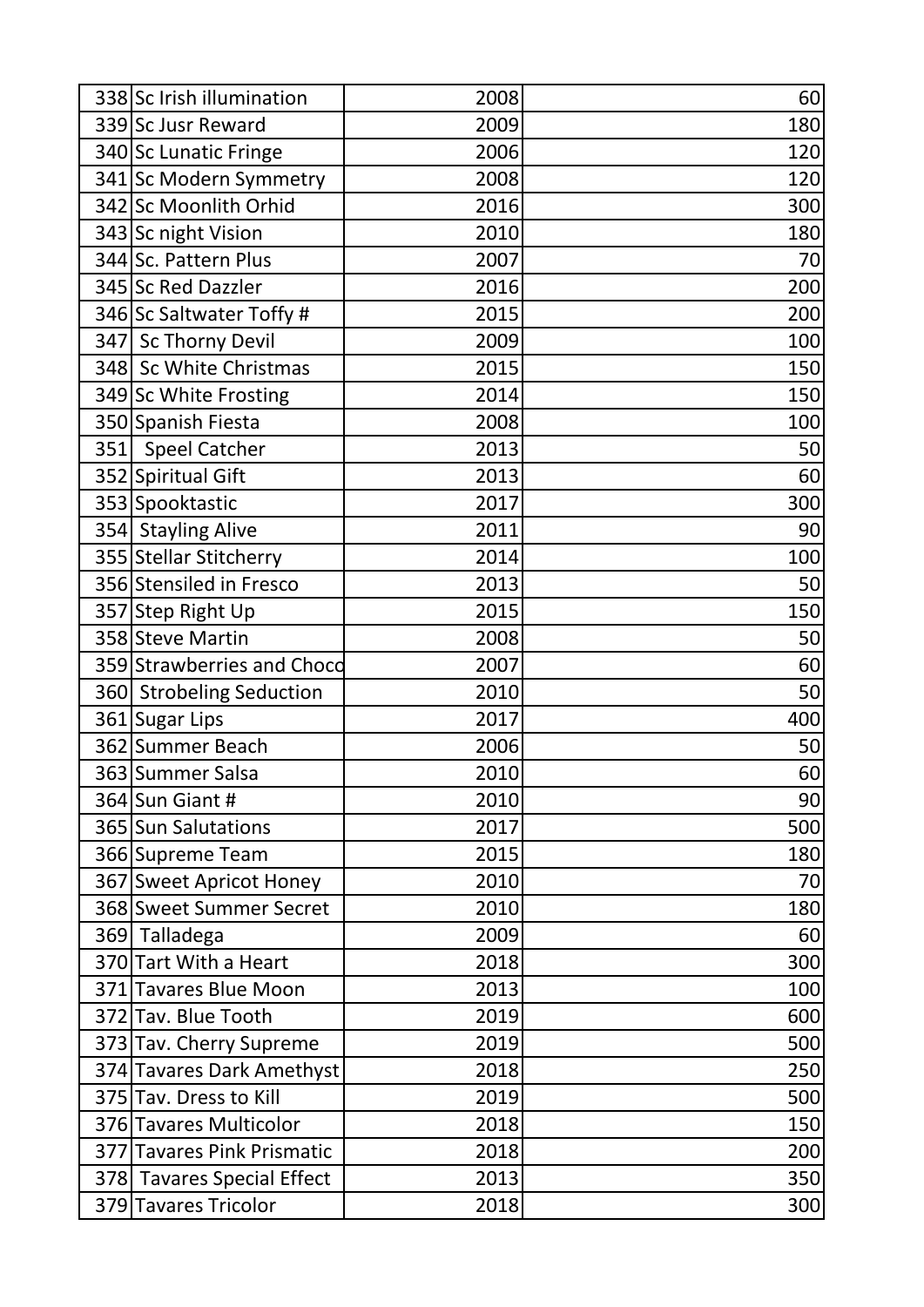|     | 380 Ted's Tribute to Linda  | 2009 | 60   |
|-----|-----------------------------|------|------|
|     | 381 The Coast of Freedom    | 2015 | 60   |
|     | 382 The Fantastic Barbara V | 2014 | 150  |
|     | 383 The Green Hammer        | 2017 | 500  |
|     | 384 The Heat Is On          | 2013 | 60   |
|     | 385 The Last kiss           | 2019 | 500  |
|     | 386 The Pink Shabang        | 2021 | 3000 |
|     | 387 The Royal Greens        | 2018 | 400  |
|     | 388 The Wole Nine Yards     | 2021 | 1800 |
|     | 389 Tides Roll In           | 2011 | 90   |
|     | 390 Tiffany Neclace         | 2009 | 100  |
|     | 391 Tom Adams               | 2008 | 150  |
|     | 392 Too Hot to Toch         | 2013 | 250  |
|     | 393 Traces of Time          | 2018 | 120  |
|     | 394 Tropical Hot Flash      | 2009 | 60   |
|     | 395 Tropical Jewel          | 2007 | 50   |
|     | 396 Trully Exotic           | 2018 | 180  |
|     | 397 Trump This              | 2017 | 200  |
|     | 398 Tumblewed               | 2020 | 2200 |
|     | 399 Tuscan Blue             | 2016 | 200  |
|     | 400 Two Step Forward        | 2016 | 450  |
|     | 401 Ultimate Blush          | 2017 | 400  |
|     | 402 Ultimate Design         | 2015 | 300  |
|     | 404 Uve Hofman              | 2012 | 100  |
|     | 405 Vampire Academy         | 2014 | 450  |
|     | 406 Vegas Jackpot           | 2017 | 500  |
| 407 | <b>Velvet Thorne</b>        | 2011 | 180  |
|     | 408 Venetian Ruffles        | 2014 | 300  |
|     | 409 Very Berry Candy        | 2011 | 200  |
|     | 410 Verdant Sweet           | 2016 | 200  |
|     | 411 Verge of Glory          | 2015 | 400  |
|     | 412 Victorian Lace          | 2000 | 80   |
|     | 413 Victoria Tacket         | 2018 | 180  |
|     | 414 Violet Light            | 2011 | 100  |
|     | 415 Violet Moon             | 2015 | 400  |
|     | 416 Violet Traingulity      | 2005 | 40   |
|     | 417 Violet's and Cream      | 2018 | 80   |
|     | 418 Vivacious Spirit        | 2011 | 250  |
|     | 419 Vivid Butterfly         | 2012 | 100  |
|     | 420 Whats Your Name         | 2017 | 200  |
|     | 421 When Angel Dreams       | 2003 | 40   |
|     | 422 Whirling White          | 2018 | 400  |